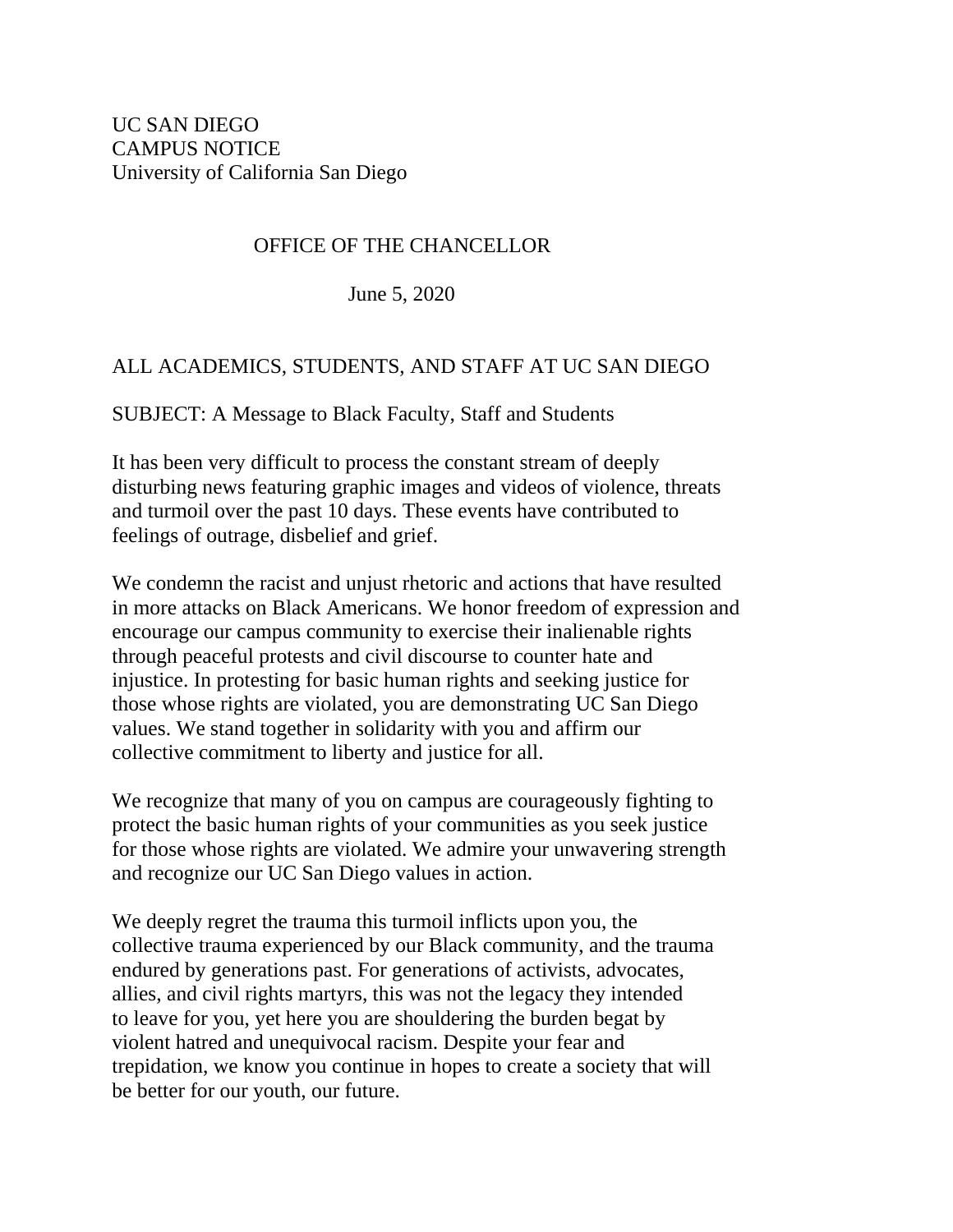To our Black students, we regret the inordinate strain these events have placed on your minds and spirits. To support you, the Academic Senate has urged faculty to consider current events during finals and has recommended specific accommodations to help students complete the spring quarter [\(http://adminrecords.ucsd.edu/Notices/2020/2020-6-3-2.html\)](http://adminrecords.ucsd.edu/Notices/2020/2020-6-3-2.html).

It is our mission, goal and desire to invest in your presence, success, retention and sense of belonging so that you can realize your career aspirations and unlock the promise you hold for a more inclusive society. You are our nation's future. Our nation needs your brilliant minds, earnest voices, and unique talents.

To our faculty: We acknowledge your pain and know that it is intensified as you push through your professional obligations and also show up for our students and colleagues who are also hurting. We will continue to strengthen our work with academic leaders and the campus community to remove any structural barriers that may impact your success and overall wellbeing.

To our staff: We see you. And, we thank you for showing up and continuing to support our students and faculty who rely on you every day at UC San Diego. We acknowledge that doing so during these times is very challenging. Thank you. We are here for you and are committed to your wellbeing and professional success.

## OUR COMMITMENT TO EQUITY, DIVERSITY, AND INCLUSION

We know that creation and innovation prosper best when they emanate from students, faculty and staff of diverse backgrounds and viewpoints. Many voices and cultures offer different ways of seeing the world, solving problems and working together.

It is imperative that we strive to increase diversity, and also focus on everybody's sense of belonging. This requires consistent, prolonged open dialogue and action. UC San Diego's Office for Equity, Diversity, and Inclusion is currently organizing community conversations to provide spaces for healing and identifying ways to be agents of change in this moment.

The first campus dialogue will feature the Chancellor, our UC San Diego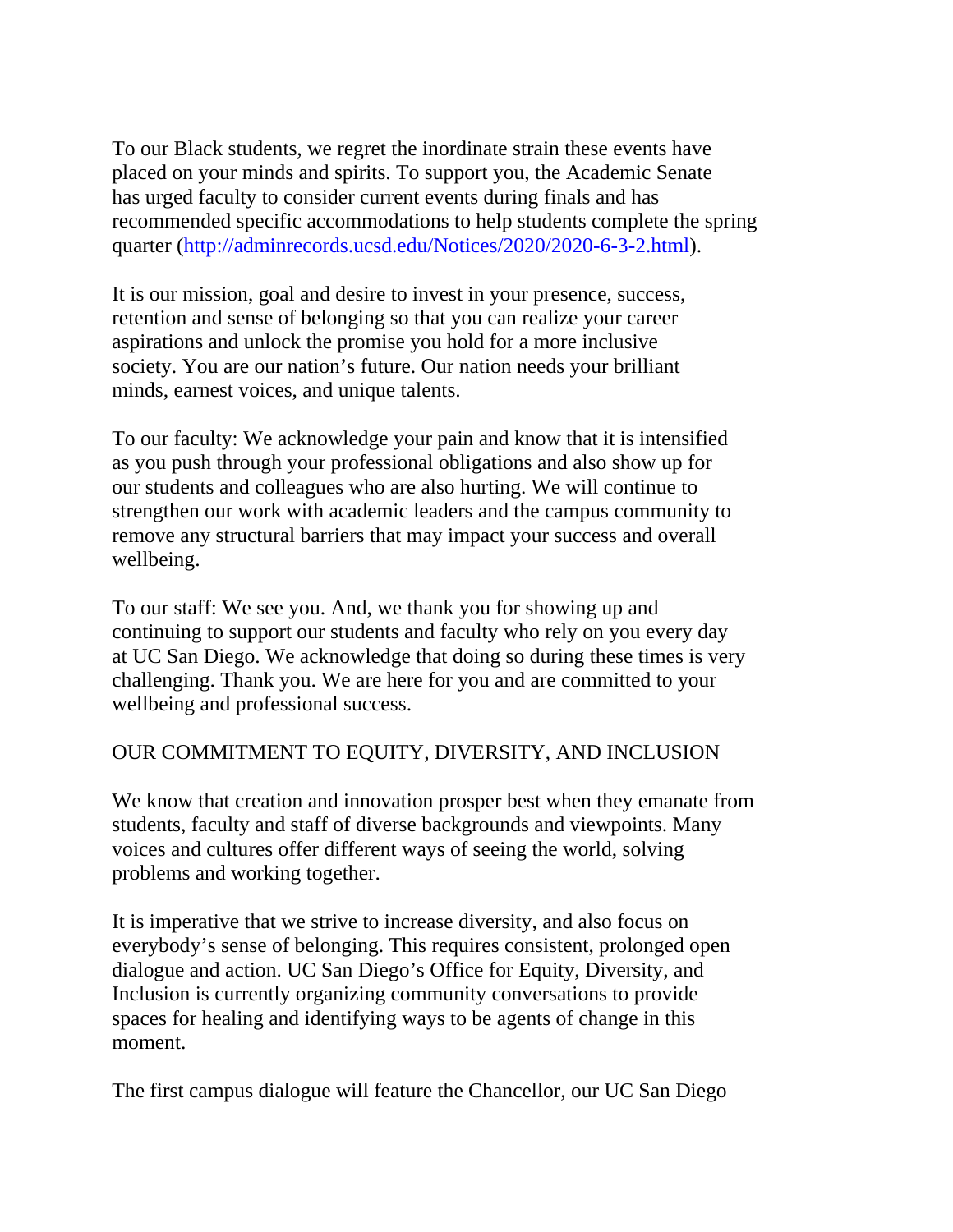Chief of Police, and our Vice Chancellor for Equity, Diversity, and Inclusion discussing the university's approach to policing on our campus. The conversation will provide an update on how UC San Diego continues to implement the recommendations of the Presidential Task Force on University wide Policing that was established two years ago. A recent letter from President Napolitano and Board of Regents Chair Pérez reaffirms the university's commitment to improve the training, accountability and community relations of our university police departments [\(https://go.ucsd.edu/36SGs92\)](https://go.ucsd.edu/36SGs92). Event details will be shared in a forthcoming campus notice. The session will be recorded for those who are unable to attend during this busy time.

We commit to making UC San Diego a place where everyone feels valued; where the climate for work, research and learning is empowering for our Black campus community and all individuals. This is our commitment to you. This is our commitment to each other.

> Pradeep K. Khosla Chancellor

 Elizabeth H. Simmons Executive Vice Chancellor

 Maripat Corr Chair, San Diego Divisional Academic Senate

 Steven Constable Vice Chair, San Diego Divisional Academic Senate

 David A. Brenner Vice Chancellor for Health Sciences

 Margaret S. Leinen Vice Chancellor for Marine Sciences

 Sandra A. Brown Vice Chancellor for Research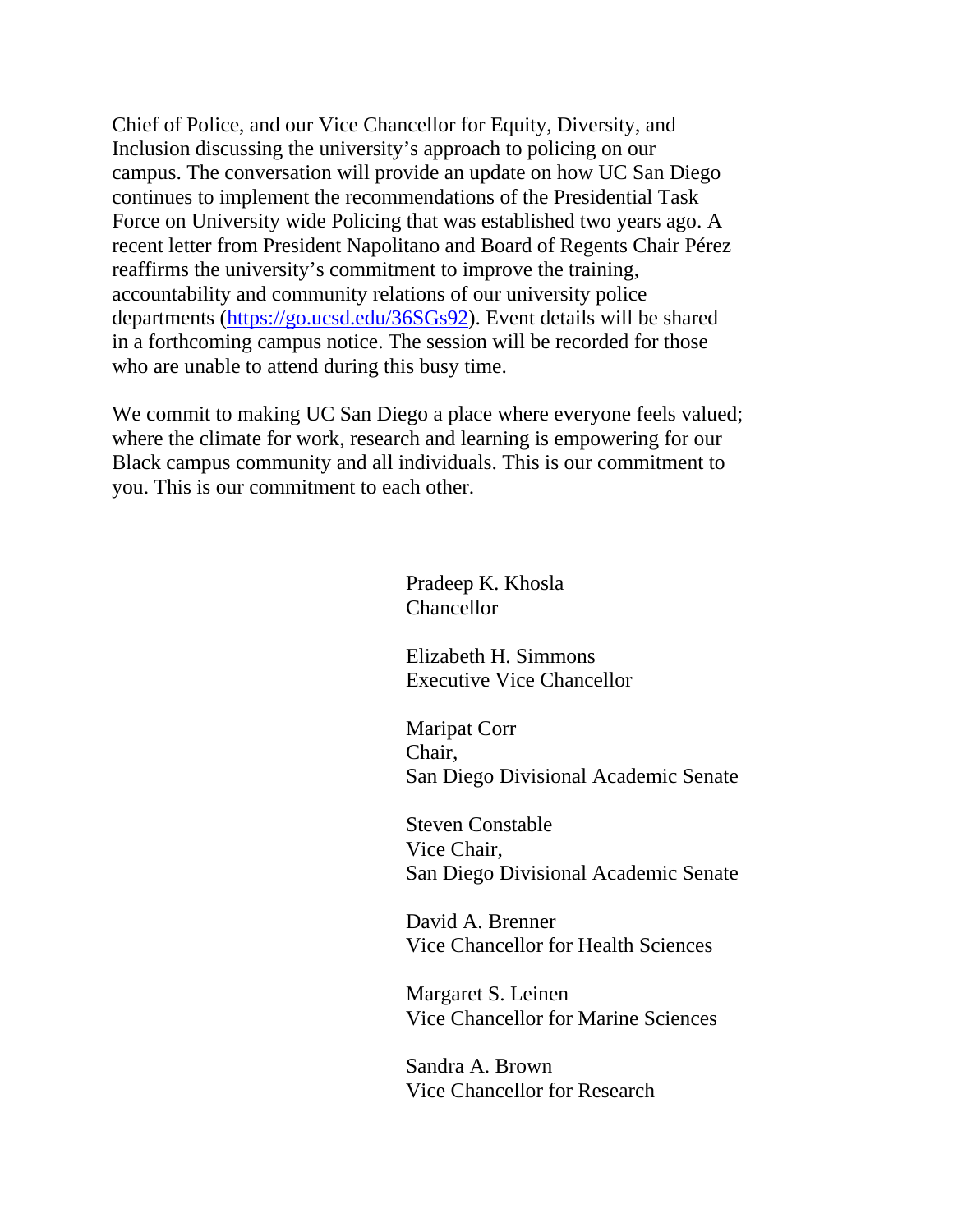Gary C. Matthews Vice Chancellor for Resource Management and Planning

 Pierre Ouillet Vice Chancellor and Chief Financial Officer

 Becky R. Petitt Vice Chancellor for Equity, Diversity, and Inclusion

 Alysson Satterlund Vice Chancellor for Student Affairs

 Jeff Gattas Associate Chancellor / Chief of Staff

 Suzi Sterner Associate Chancellor

 Judy Bruner Chief Ethics and Compliance Officer

 Anne L. Buckley Chief Communications and Marketing Officer

 Vince Kellen Chief Information Officer

 Patty Maysent Chief Executive Officer for UC San Diego Health

 Daniel W. Park Chief Campus Counsel

Nancy Resnick